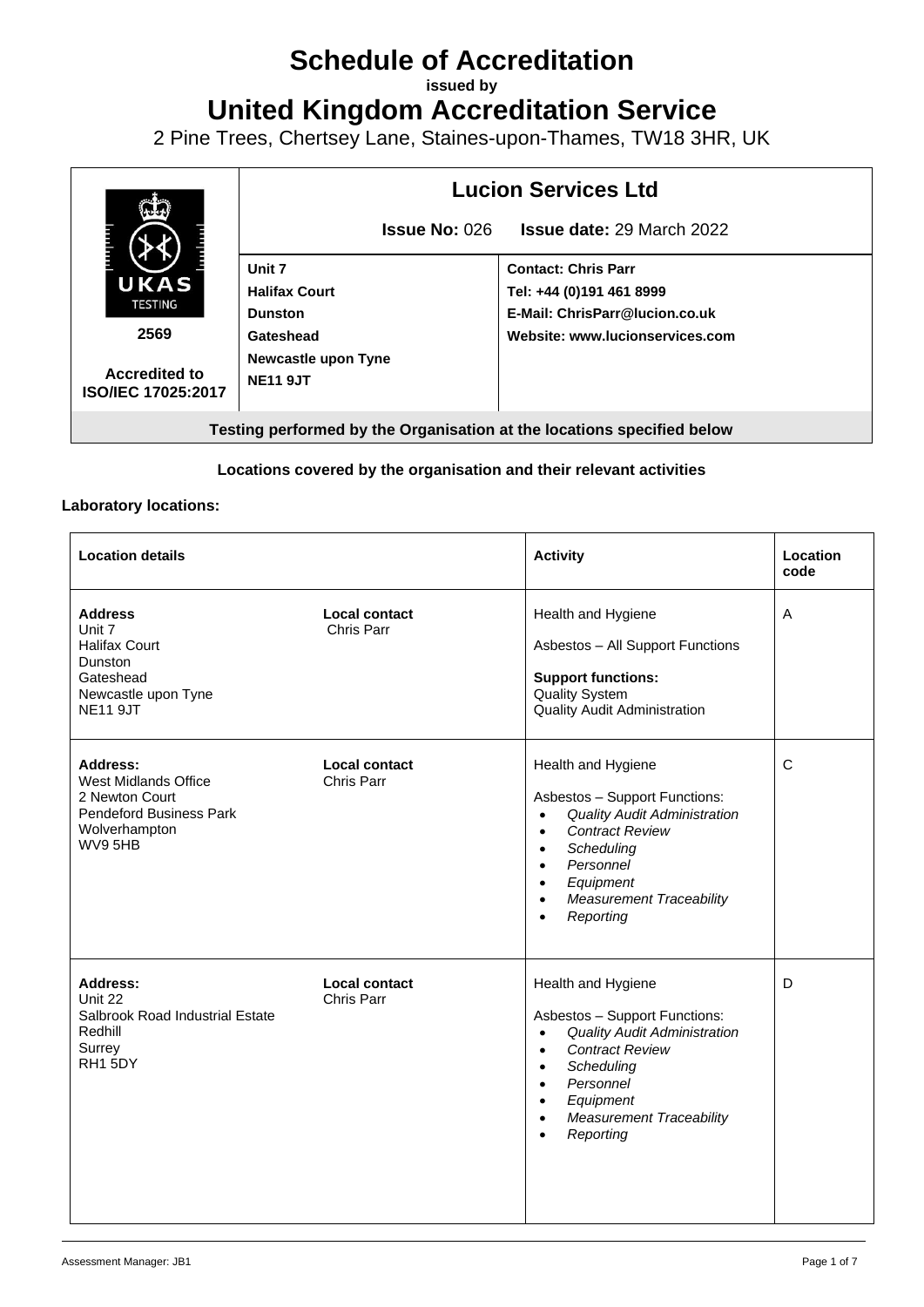| UKAS<br><b>TESTING</b>                                                                                                                                                 |                                                                  | <b>Schedule of Accreditation</b><br>issued by<br><b>United Kingdom Accreditation Service</b><br>2 Pine Trees, Chertsey Lane, Staines-upon-Thames, TW18 3HR, UK<br><b>Lucion Services Ltd</b>                                                                     |                  |
|------------------------------------------------------------------------------------------------------------------------------------------------------------------------|------------------------------------------------------------------|------------------------------------------------------------------------------------------------------------------------------------------------------------------------------------------------------------------------------------------------------------------|------------------|
| 2569                                                                                                                                                                   |                                                                  | Issue No: 026 Issue date: 29 March 2022                                                                                                                                                                                                                          |                  |
| <b>Accredited to</b><br>ISO/IEC 17025:2017                                                                                                                             |                                                                  |                                                                                                                                                                                                                                                                  |                  |
|                                                                                                                                                                        | Testing performed by the Organisation at the locations specified |                                                                                                                                                                                                                                                                  |                  |
| <b>Location details</b>                                                                                                                                                |                                                                  | <b>Activity</b>                                                                                                                                                                                                                                                  | Location<br>code |
| <b>Address:</b><br>Unit 5 Cosford Business Park<br><b>Central Park</b><br>Lutterworth<br>Leicestershire<br><b>LE17 4QU</b>                                             | Local contact<br><b>Chris Parr</b>                               | Health and Hygiene<br>Asbestos - Support Functions:<br><b>Quality Audit Administration</b><br>$\bullet$<br><b>Contract Review</b><br>$\bullet$<br>Scheduling<br>$\bullet$<br>Personnel<br>Equipment<br><b>Measurement Traceability</b><br>Reporting              | Е                |
| <b>Address:</b><br>1 Holland Park<br>Sandycroft<br>Deeside<br>CH <sub>5</sub> 2DD                                                                                      | <b>Local contact</b><br>Chris Parr                               | Health and Hygiene<br>Asbestos - Support Functions:<br><b>Quality Audit Administration</b><br><b>Contract Review</b><br>Scheduling<br>Personnel<br>Equipment<br>$\bullet$<br><b>Measurement Traceability</b><br>$\bullet$<br>Reporting                           | F                |
| <b>Address:</b><br>Unit 9C<br><b>Hellaby Industrial Estate</b><br>Rotherham<br>S66 8QY                                                                                 | Local contact<br>Chris Parr                                      | Health and Hygiene<br>Asbestos - Support Functions:<br><b>Quality Audit Administration</b><br><b>Contract Review</b><br>$\bullet$<br>Scheduling<br>Personnel<br>Equipment<br><b>Measurement Traceability</b><br>Reporting                                        | G                |
| <b>Address:</b><br>London and Home Counties Office<br>Unit 10<br>Devonshire Business Centre<br><b>Works Road</b><br>Letchworth Garden City<br>Hertfordshire<br>SG6 1GL | <b>Local contact</b><br>Chris Parr                               | Health and Hygiene<br>Asbestos - Support Functions:<br><b>Quality Audit Administration</b><br>$\bullet$<br><b>Contract Review</b><br>$\bullet$<br>Scheduling<br>$\bullet$<br>Personnel<br>$\bullet$<br>Equipment<br><b>Measurement Traceability</b><br>Reporting | H                |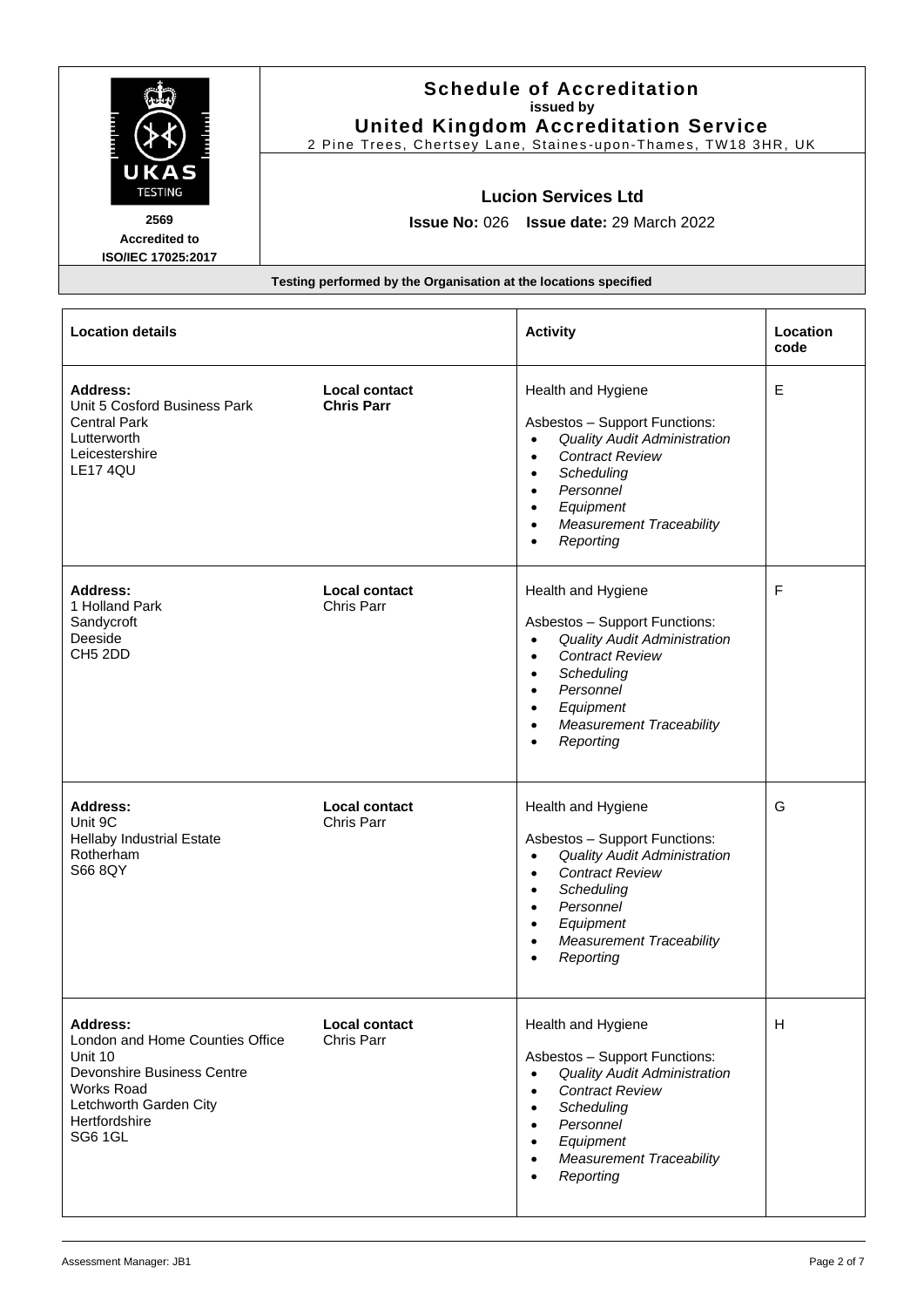| UKAS<br><b>TESTING</b>                                                                                                               |                                                                  | <b>Schedule of Accreditation</b><br>issued by<br><b>United Kingdom Accreditation Service</b><br>2 Pine Trees, Chertsey Lane, Staines-upon-Thames, TW18 3HR, UK<br><b>Lucion Services Ltd</b>                                                                                  |                  |
|--------------------------------------------------------------------------------------------------------------------------------------|------------------------------------------------------------------|-------------------------------------------------------------------------------------------------------------------------------------------------------------------------------------------------------------------------------------------------------------------------------|------------------|
| 2569                                                                                                                                 |                                                                  | Issue No: 026 Issue date: 29 March 2022                                                                                                                                                                                                                                       |                  |
| <b>Accredited to</b><br>ISO/IEC 17025:2017                                                                                           |                                                                  |                                                                                                                                                                                                                                                                               |                  |
|                                                                                                                                      | Testing performed by the Organisation at the locations specified |                                                                                                                                                                                                                                                                               |                  |
| <b>Location details</b>                                                                                                              |                                                                  | <b>Activity</b>                                                                                                                                                                                                                                                               | Location<br>code |
| <b>Address</b><br>Suite 1D<br>Quest House<br><b>St Mellons Business Park</b><br>Cardiff<br>CF3 0EY                                   | <b>Local contact</b><br>Chris Parr                               | Health and Hygiene<br>Asbestos - Support Functions:<br><b>Quality Audit Administration</b><br>$\bullet$<br><b>Contract Review</b><br>$\bullet$<br>Scheduling<br>Personnel<br>Equipment<br><b>Measurement Traceability</b><br>Reporting                                        | Κ                |
| <b>Address</b><br>5 Abbots Park<br>Preston Brook<br><b>Runcorn</b><br>WA73GH                                                         | <b>Local contact</b><br>Chris Parr                               | Health and Hygiene<br>Asbestos - Support Functions:<br><b>Quality Audit Administration</b><br>$\bullet$<br><b>Contract Review</b><br>$\bullet$<br>Scheduling<br>$\bullet$<br>Personnel<br>Equipment<br><b>Measurement Traceability</b><br>Reporting                           | L                |
| <b>Address</b><br>Citibase<br><b>Strathclyde Business Park</b><br>3 Dove Wynd<br>New Atherstone House<br><b>Bellshill</b><br>ML4 3NJ | <b>Local contact</b><br>Chris Parr                               | Health and Hygiene<br>Asbestos - Support Functions:<br><b>Quality Audit Administration</b><br>$\bullet$<br><b>Contract Review</b><br>$\bullet$<br>Scheduling<br>$\bullet$<br>Personnel<br>$\bullet$<br>Equipment<br>$\bullet$<br><b>Measurement Traceability</b><br>Reporting | м                |
| <b>Address</b><br>G <sub>3</sub><br>The Bloc<br>SpringIfield Way<br>Anlaby<br>Yorkshire<br><b>HU10 6RJ</b>                           | <b>Local contact</b><br>Chris Parr                               | Health and Hygiene<br>Asbestos - Support Functions:<br><b>Quality Audit Administration</b><br>$\bullet$<br><b>Contract Review</b><br>$\bullet$<br>Scheduling<br>Personnel<br>Equipment<br><b>Measurement Traceability</b><br>Reporting                                        | N                |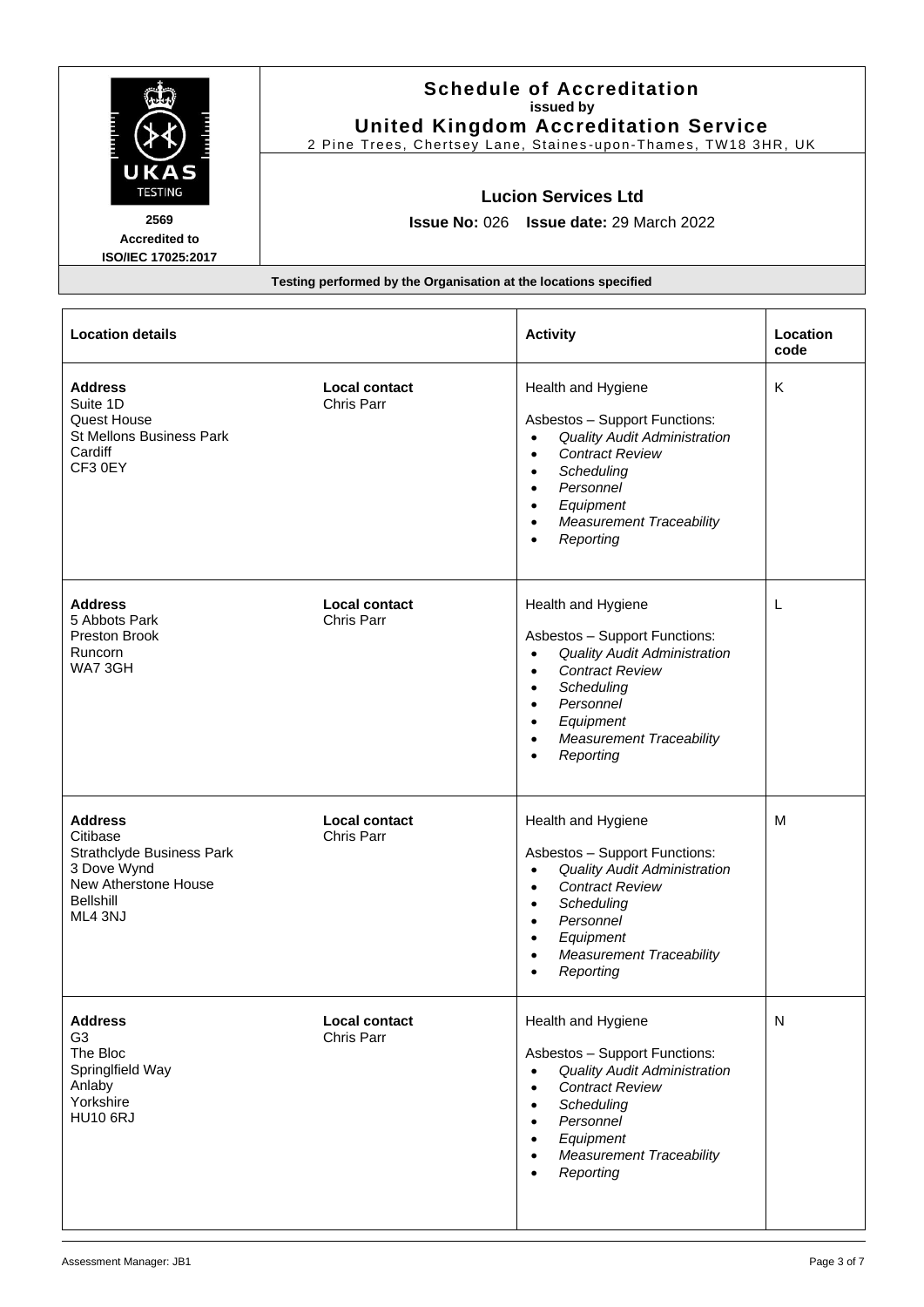| UKAS<br><b>TESTING</b>                                                         | <b>Schedule of Accreditation</b><br>issued by<br><b>United Kingdom Accreditation Service</b><br>2 Pine Trees, Chertsey Lane, Staines-upon-Thames, TW18 3HR, UK<br><b>Lucion Services Ltd</b> |                                                                                            |                  |
|--------------------------------------------------------------------------------|----------------------------------------------------------------------------------------------------------------------------------------------------------------------------------------------|--------------------------------------------------------------------------------------------|------------------|
| 2569                                                                           | <b>Issue No: 026 Issue date: 29 March 2022</b>                                                                                                                                               |                                                                                            |                  |
| <b>Accredited to</b>                                                           |                                                                                                                                                                                              |                                                                                            |                  |
| <b>ISO/IEC 17025:2017</b>                                                      |                                                                                                                                                                                              |                                                                                            |                  |
|                                                                                | Testing performed by the Organisation at the locations specified                                                                                                                             |                                                                                            |                  |
| <b>Location details</b>                                                        |                                                                                                                                                                                              | <b>Activity</b>                                                                            | Location<br>code |
| <b>Address</b><br>Laboratory 15<br>612 Faraday Street<br><b>Birchwood Park</b> | Local contact<br><b>Chris Parr</b>                                                                                                                                                           | Health and Hygiene<br>Asbestos - Support Functions:<br><b>Quality Audit Administration</b> | O                |

• *Contract Review* • *Scheduling* • *Personnel* • *Equipment*

• *Reporting*

• *Measurement Traceability*

### **Site activities performed away from the locations listed above:**

| <b>Location details</b>    | <b>Activity</b>    | Location<br>code |
|----------------------------|--------------------|------------------|
| <b>Client Premises</b>     | Health and Hygiene | В                |
| <b>Mobile Laboratories</b> | Health and Hygiene |                  |

Birchwood WA3 6GN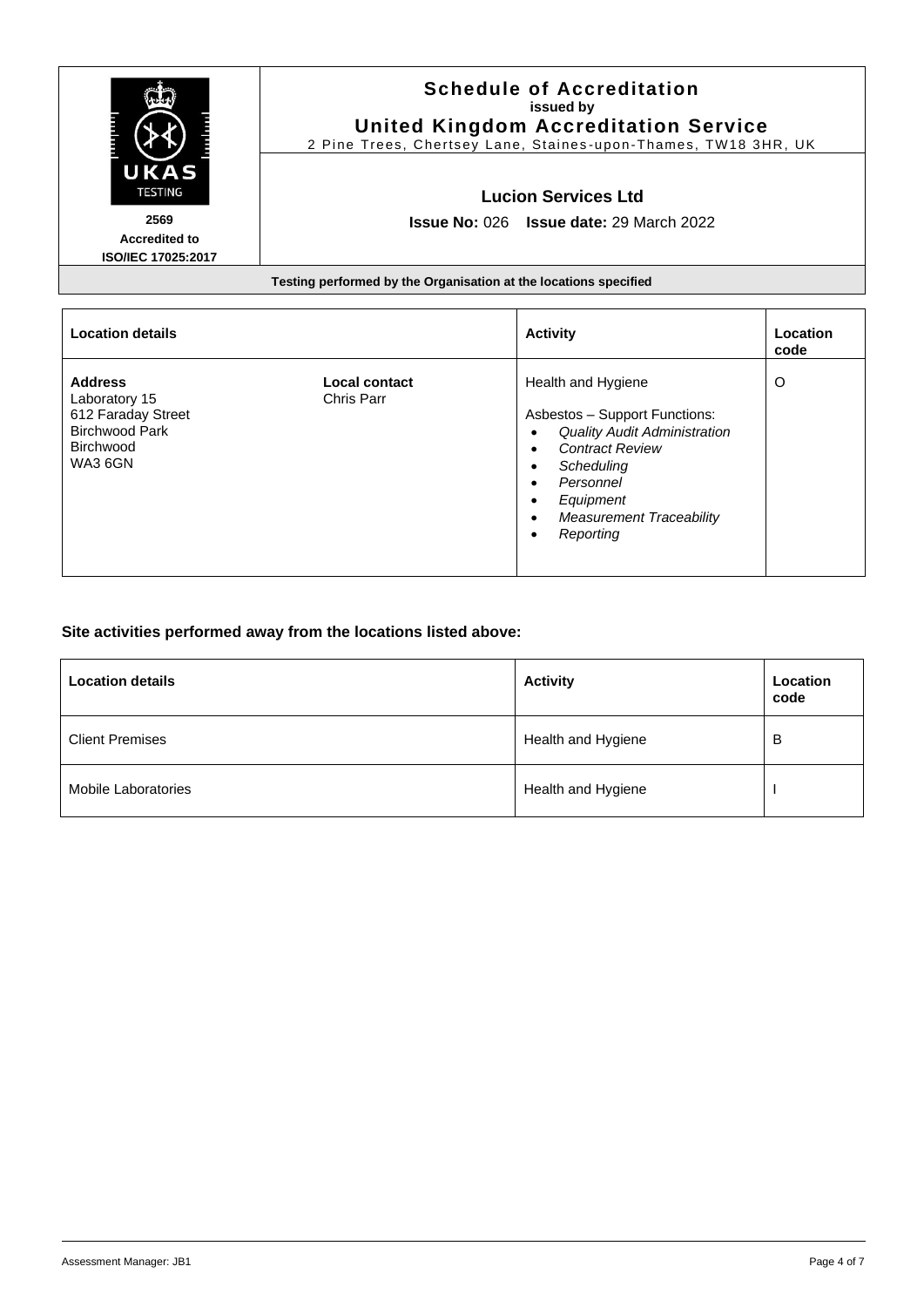|                                                           | <b>Schedule of Accreditation</b><br>issued by<br><b>United Kingdom Accreditation Service</b><br>2 Pine Trees, Chertsey Lane, Staines-upon-Thames, TW18 3HR, UK |
|-----------------------------------------------------------|----------------------------------------------------------------------------------------------------------------------------------------------------------------|
| <b>UKAS</b><br><b>TESTING</b>                             | <b>Lucion Services Ltd</b>                                                                                                                                     |
| 2569<br><b>Accredited to</b><br><b>ISO/IEC 17025:2017</b> | <b>Issue No: 026 Issue date: 29 March 2022</b>                                                                                                                 |
|                                                           | Testing performed by the Organisation at the locations specified                                                                                               |

| Materials/Products tested                                                                                              | Type of test/Properties<br>measured/Range of<br>measurement                                                                                  | Standard specifications/<br>Equipment/Techniques used                                                                                                                                                                                                                                                                    | Location<br>Code                                  |
|------------------------------------------------------------------------------------------------------------------------|----------------------------------------------------------------------------------------------------------------------------------------------|--------------------------------------------------------------------------------------------------------------------------------------------------------------------------------------------------------------------------------------------------------------------------------------------------------------------------|---------------------------------------------------|
|                                                                                                                        | <b>Health and Hygiene</b>                                                                                                                    | Health and Safety Executive -<br>Asbestos: The Analysts' Guide<br>$(HSG 248) - 2021$ and<br>Methods for the Determination<br>of Hazardous Substances in the<br>series MDHS                                                                                                                                               |                                                   |
|                                                                                                                        |                                                                                                                                              | Flexible scope - to establish<br>new temporary site laboratories<br>to conduct the following<br>asbestos testing activities:<br>Fibre counting<br>Identification of<br>asbestos in bulk<br>material<br>The Site laboratories (denoted*)<br>are set up in accordance with<br>the Documented In-House<br>Procedure TP01.07 |                                                   |
| <b>ASBESTOS FIBRES IN AIR</b>                                                                                          | Sampling of air for fibre<br>counting                                                                                                        | Documented In-House Method<br>TOP02.08 based on HSG 248                                                                                                                                                                                                                                                                  | A, B, C, D,<br>E, F, G, H,<br>K, L, M, N          |
|                                                                                                                        | Fibre counting                                                                                                                               | Documented In-House Method<br>TOP02.09, Membrane Filter<br>Method using Phase Contrast<br>Microscopy (PCM) based on<br><b>HSG 248</b>                                                                                                                                                                                    | A, B, C, D,<br>E, F, G, H, I,<br>K, L, M, N,<br>O |
|                                                                                                                        | 4 Stage Clearance Process                                                                                                                    | Documented In-House Method<br>TOP02.08, Membrane Filter<br>Method using Phase Contrast<br>Microscopy (PCM) based on<br><b>HSG 248</b>                                                                                                                                                                                    | B, C, D, E,<br>F, G, H, K,<br>L, M, N             |
| <b>ASBESTOS IN BULK</b><br><b>MATERIALS</b><br>Including materials and<br>products suspected of<br>containing asbestos | Identification of:<br>Amosite<br>Chrysotile<br>Crocidolite<br><b>Fibrous Actinolite</b><br>Fibrous Anthophyllite<br><b>Fibrous Tremolite</b> | Documented In-House Method<br>TOP01.03 using stereo-<br>microscopy, polarised light<br>optical microscopy and<br>dispersion staining based on<br><b>HSG 248</b>                                                                                                                                                          | A, O                                              |

## DETAIL OF ACCREDITATION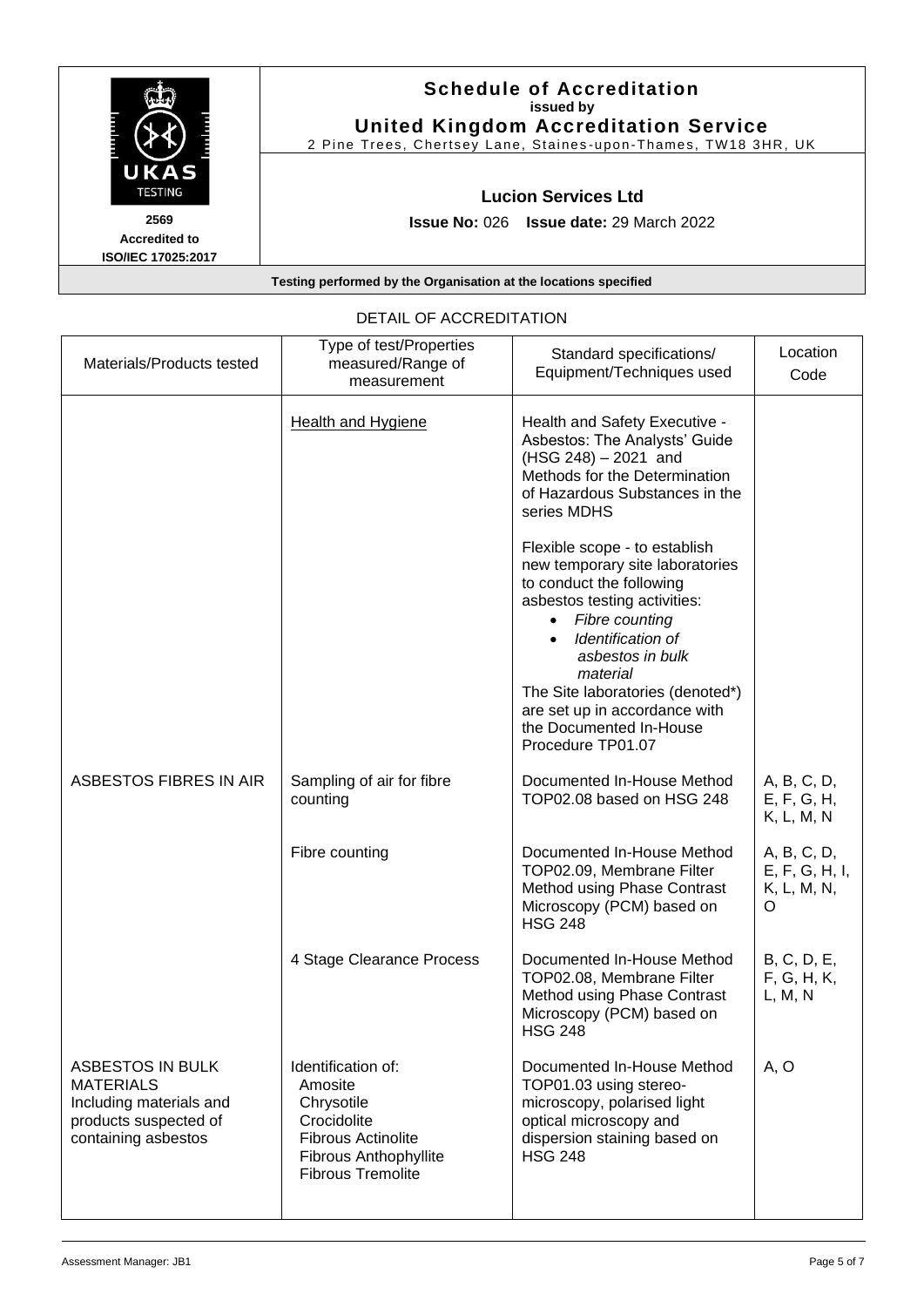|                                                           | <b>Schedule of Accreditation</b><br>issued by<br><b>United Kingdom Accreditation Service</b><br>2 Pine Trees, Chertsey Lane, Staines-upon-Thames, TW18 3HR, UK |
|-----------------------------------------------------------|----------------------------------------------------------------------------------------------------------------------------------------------------------------|
| UKAS<br><b>TESTING</b>                                    | <b>Lucion Services Ltd</b>                                                                                                                                     |
| 2569<br><b>Accredited to</b><br><b>ISO/IEC 17025:2017</b> | <b>Issue No: 026 Issue date: 29 March 2022</b>                                                                                                                 |
|                                                           | Testing performed by the Organisation at the locations specified                                                                                               |

| Materials/Products tested                                                                                                                                            | Type of test/Properties<br>measured/Range of<br>measurement                                                                                                                                             | Standard specifications/<br>Equipment/Techniques used                                                                                                                                                                                                                                                                                                                                                                                               | Location<br>Code |
|----------------------------------------------------------------------------------------------------------------------------------------------------------------------|---------------------------------------------------------------------------------------------------------------------------------------------------------------------------------------------------------|-----------------------------------------------------------------------------------------------------------------------------------------------------------------------------------------------------------------------------------------------------------------------------------------------------------------------------------------------------------------------------------------------------------------------------------------------------|------------------|
|                                                                                                                                                                      | Health and Hygiene (cont'd)                                                                                                                                                                             | Health and Safety Executive -<br>Asbestos: The Analysts' Guide<br>(HSG 248) - 2021                                                                                                                                                                                                                                                                                                                                                                  |                  |
| ASBESTOS IN SOILS - The<br><b>Identification of Asbestos</b><br>fibres in bulk samples of Soil,<br>specifically:<br>Soil<br>Aggregate<br>Slurry                      | Identification of:<br>Amosite<br>Chrysotile<br>Crocidolite<br><b>Fibrous Actinolite</b><br><b>Fibrous Anthophyllite</b><br><b>Fibrous Tremolite</b>                                                     | Documented In House<br>Procedure TOP01.03.01 using<br>stereo-microscopy, polarised<br>light microscopy and dispersion<br>staining based on HSG 248                                                                                                                                                                                                                                                                                                  | A, O             |
| ASBESTOS IN SOILS<br>The Identification and<br><b>Quantification of Asbestos</b><br>fibres in bulk samples of Soil,<br>specifically:<br>Soil                         | Identification and<br><b>Quantification of Asbestos</b><br>content of:<br>Amosite<br>Chrysotile<br>Crocidolite<br><b>Fibrous Actinolite</b><br><b>Fibrous Anthophyllite</b><br><b>Fibrous Tremolite</b> | Documented In House<br>Procedure TOP01.03.01 for<br>identification using stereo-<br>microscopy, polarised light<br>microscopy and dispersion<br>staining based on HSG 248<br>Documented In House<br>Procedure TOP01.03.01 for<br>quantification of asbestos using<br>asbestos fibre identification and<br>fibrecounting following<br>Gravimetric analysis (Stage 2)<br>and Free fibre analysis via<br>sedimetation (Stage 3). Using<br>SEM and EDS. | A                |
| ASBESTOS IN SOILS, The<br>Identification and<br><b>Quantification of Asbestos</b><br>fibres in bulk samples of Soil,<br>specifically:<br>Soil<br>aggregate<br>slurry | Identification and<br><b>Quantificiation of Asbestos</b><br>content of:<br>Amosite<br>Chrysotile<br>Crocidolite<br><b>Fibrous Actinolite</b><br>Fibrous Anthophyllite<br><b>Fibrous Tremolite</b>       | Documented In House<br>Procedure TOP01.03.01 for<br>identification using stereo-<br>microscopy, polarised light<br>microscopy and dispersion<br>staining based on HSG 248<br>Documented In House<br>Procedure TOP01.03.01 for<br>quantification of asbestos using<br>asbestos fibre identification and<br>fibrecounting following<br>Gravimetric analysis (Stage 2).                                                                                | O                |